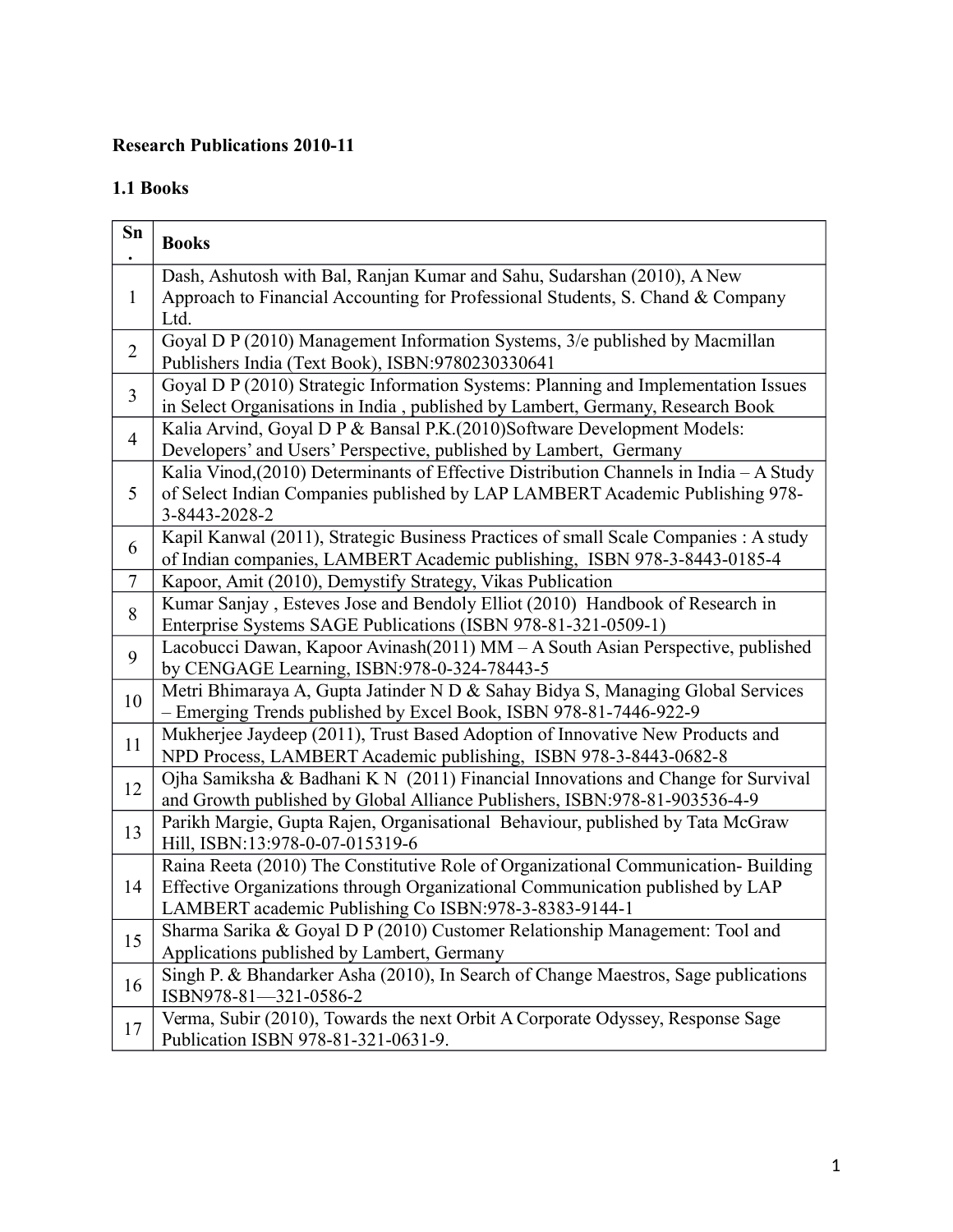#### *1.2 Articles in International Journals*

| Sn<br>$\bullet$ | <b>Articles in International Journals</b>                                                                                                                                                                                                                                               |
|-----------------|-----------------------------------------------------------------------------------------------------------------------------------------------------------------------------------------------------------------------------------------------------------------------------------------|
| $\mathbf{1}$    | Amitabh Manu & Gupta Rajen K (2010), Research in strategy - structure -<br>performance construct: Review of trends, paradigms and methodologies, Journal of<br>Management & Organization Vol. 16, Issue 5 PP 744-763.                                                                   |
| $\overline{2}$  | Awasthi Richa, Chandrasekaran Vijaylakshmi, Gupta Rajen K., Top-down change in a<br>public sector banks: lessons from employees' lived-in experiences, Journal of Indian<br>Business Research, Vol.3, Iss:1, pp43-62                                                                    |
| $\overline{3}$  | Bhardwaj, Sangeeta S., Saxena, KBC and Halemane, Murthy D. (2010), Building a<br>successful relationship in business process outsourcing: an exploratory study, European<br>Journal of Information                                                                                      |
| $\overline{4}$  | Bhatnagar Jyotsna, Budhwar Pawan, Srivastava Pallavi and Saini Debi S (2010),<br>Organizational change and development in India : A case of strategic organizational<br>change and transformation Journal of Organizational Change Management Vol. 23 No.<br>5, 2010 pp. 485-499        |
| 5               | Biswal, P.C. & Mathew, Saji K (2011), Mark-down Pricing: The Study of an Indian<br>Fashion Retaier, International Journal of Information Systems in the Service Sector<br>(IJISSS)                                                                                                      |
| 6               | Biswas, Soumendu (2010), Human Resource Practices as a Mediator between<br>Organisational Structure, Transformational Leadership, and Organisational<br>Effectiveness, Singapure Management Reniew, 52 (2); pp. 63-71                                                                   |
| $\overline{7}$  | Bose Arup, Mitra Joydip & Sen Arnab (2010), Limiting Spectral Distribution of<br>Random K-Circulants published in Journal of Theoretical Probability (SPRINGER)                                                                                                                         |
| 8               | Chang J & Pillania R.K., (2010) Internationalization and Global Competitive<br>Advantage: Implications for Asian Emerging Market Multinational Enterprises,<br>International Journal of Business Environment 2010-Vol3, No.4, pp372-392                                                 |
| 9               | Cooke, Fang Lee & Saini S. Debi (2010), Diversity management in India: A study of<br>organizations in different ownership forms and Industrial Sectors, Human Resource<br>Management, May - June 2010, Vol. 49, No. 3, pp. 477-500.                                                     |
| 10              | Cooke, Fang Lee & Saini S. Debi (2010), How does HR Strategy Support an<br>Innovation Oriented Business Strategy? An Investigation of Institutional Context and<br>Organisational Practices in Indian Firms, Human Resource Management, May -June<br>2010, Vol. 49, No. 3, pp. 377-400. |
| 11              | Dua Sumeet, Sahni Sartaj & Goyal D P (2011) Information Intelligence, Systems,<br>Technology and management, Springer ISBN:978-3-642-19422-1                                                                                                                                            |
| 12              | Garg Adarsh, Goyal D P & Lather Anu Singh (2010) The influence of the best practices<br>of information system development on software SMEs: a research scope, Int. J.<br>Business Information Systems, Vol.5, No. 3, 2010                                                               |
| 13              | Ghosh Sajal (2010), Examining Crude oil Price - Exchange rate nexus for India during<br>the period of extreme oil price volatility, Elsevier – Applied Energy $88(2011)$ 1886-<br>1889                                                                                                  |
| 14              | Ghosh Sajal (2010), Examining crude oil price-Exchange rate nexus for India during<br>the period of of extreme oil price volatility, Applied Energy                                                                                                                                     |
| 15              | Ghosh Sajal (2011) Examining tourism-led growth hypothesis for India "Int. J. Indian<br>Culture and Business Management" vol, 4, No. 3, 2011                                                                                                                                            |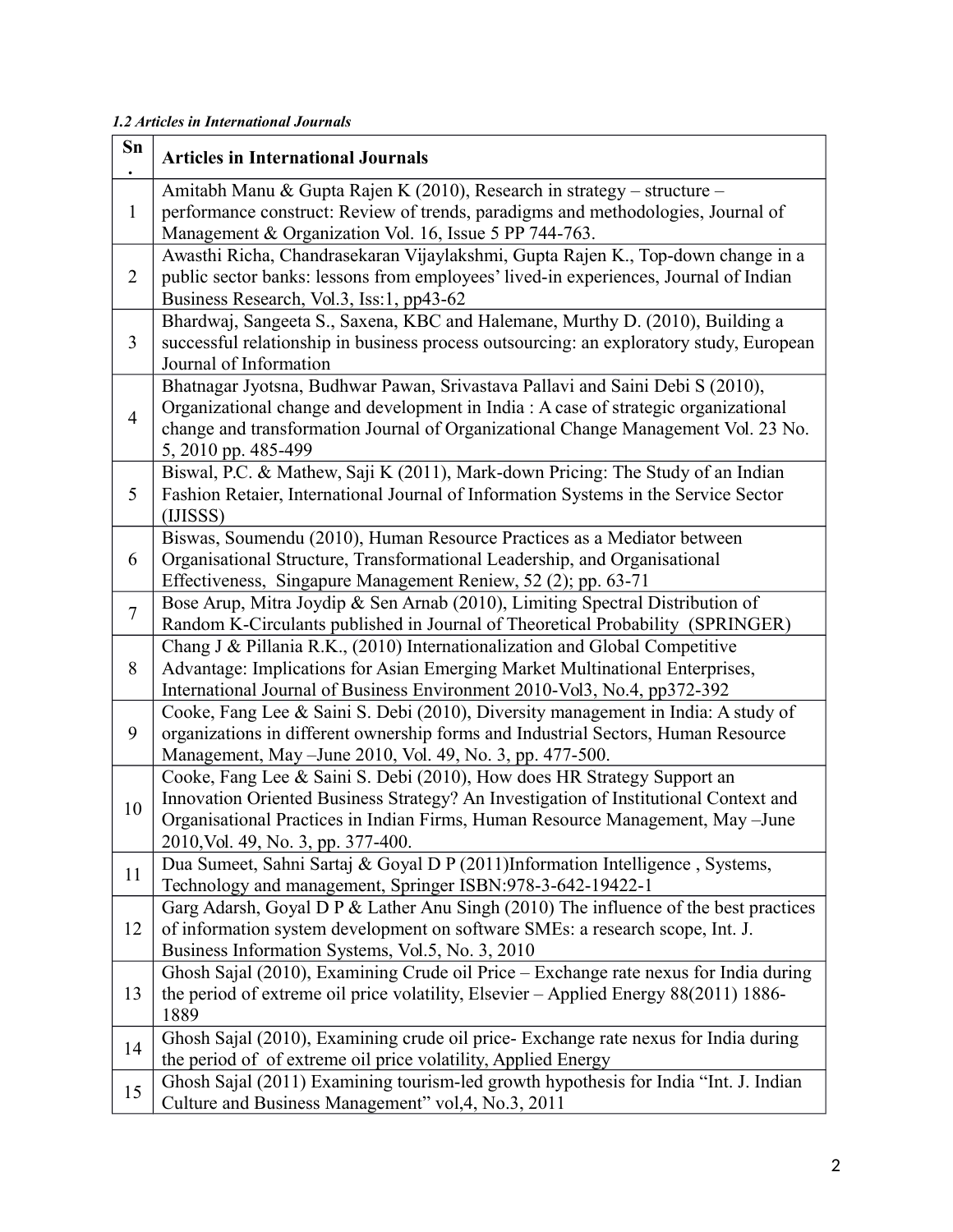|    | Goyal D P, Bhatia Ambika & Goyal O.P. (2010) Success and hindrance factors in the          |
|----|--------------------------------------------------------------------------------------------|
| 16 | development of decision support systems in banking sector in India: an empirical           |
|    | analysis, Int. J. Indian Culture and Business management, Vol.3, No. 3, 2010 pp.349-       |
|    | 361                                                                                        |
| 17 | Jain Deepak, Metri Bhimaraya A & Aggarwal Vijay(2010), Analytical modeling of              |
|    | multi stage convergent supply chain system under just-in-time, accepted in Int. J.         |
|    | Applied Management Science.                                                                |
| 18 | Jain, A.K (2010), Organizational Citizenship Behavior as A Predictor of Personal           |
|    | Effectiveness and General Health, Academy of Taiwan Business Management Review.            |
| 19 | Jena S K, Padhi S S (2011) Identification of bottlenecks to improve equipment              |
|    | availability: a case study, "Int. J. Data Analysis Techniques and Strategies, Vol.X, No.Y, |
|    | 2011                                                                                       |
|    | Kapoor Sujata, Kanwal Anil & Misra Anil (2010), Dividend policy detriments of              |
| 20 | Indian FMCG sector: A factorial analysis, Journal of Modern Accounting and auditing,       |
|    | ISSN 1548-6583; CBSN 298B0034, Volume6, Number 9, September 2010(Serial                    |
|    | Number 64)                                                                                 |
| 21 | Khan Arif K. & Metri Bhimaraya A (2011) Understanding Customers' service                   |
|    | experience: review and research propositions, International Journal of Business            |
|    | Environment 2011 - Vol.4, No. 1, pp.45-62                                                  |
| 22 | Lahiri Mohua & Bhandarker Asha (2010) Catapulted to Leadership, "JOBE (Journal             |
|    | of Organizational Behaviour and Education) Vol3, 2010, pp.13-24                            |
| 23 | Manu Amitabh, Gupta Rajen K, Research in strategy-structure-performance construct:         |
|    | Review of trends, paradigms and methodologies, Journal of Management &                     |
|    | Organization, Volume 16, Issue 5, November 2010                                            |
| 24 | Mishra Pavitra, Gupta Rajen, ABC Energy Limited: Culture and Formalization,                |
|    | Richard Evey School of Business                                                            |
| 25 | Mishra Sumita & Gupta Rajen K, Impact of national cultural diversity on knowledge          |
|    | sharing in Indian multicultural teams: an emic study, Int. J. Indian Culture and           |
|    | Busianess Management, Vol.3, No.4, 2010                                                    |
|    | Niranjan T T, Wagner Stephan M & Aggarwal Vijay (2010) Measuring Information in            |
| 26 | real-world supply chains, "International Journal of Production Research" 2010, 1 -         |
|    | 20, iFirst, first published on 27 May, 2010(iFirst) online. Printed issue:                 |
|    | Vol.49, No.11(2011)                                                                        |
| 27 | Ojha Samiksha (2011) Key Issues in Financing of Independent Power Producers                |
|    | (IPP's) in India "Technology Today Quarterly Jounral" January 2011 Volume 3, Issue 1       |
|    | ISSN:2180-0987                                                                             |
| 28 | Padhi S S & Aggarwal V (2011) Competitive revenue management for fixing quota and          |
|    | price of hotel commodities under uncertainty "ELSEVIER - International Journal of          |
|    | <b>Hospitality Management</b> "                                                            |
| 29 | Padhi S S & Aggarwal V (2011) Yield Management for Fixing Quota and Price of               |
|    | Perishable Commodities under Uncertainty" Journal of Modelling in Management               |
| 30 | Padhi S S & Moahapatra P K J (2011) Detection of collusion in government                   |
|    | procurement auctions, ELSEVIER - Journal of Purchasing & Supply Management                 |
| 31 | Padhi Sidhartha S & Mohapatra Pratap K J (2010), Information Technology Readiness          |
|    | Index for Adoption of E-Procurement, "Electronic Government, An International              |
|    | Journal, Vol.8, no.1, pp.20-39                                                             |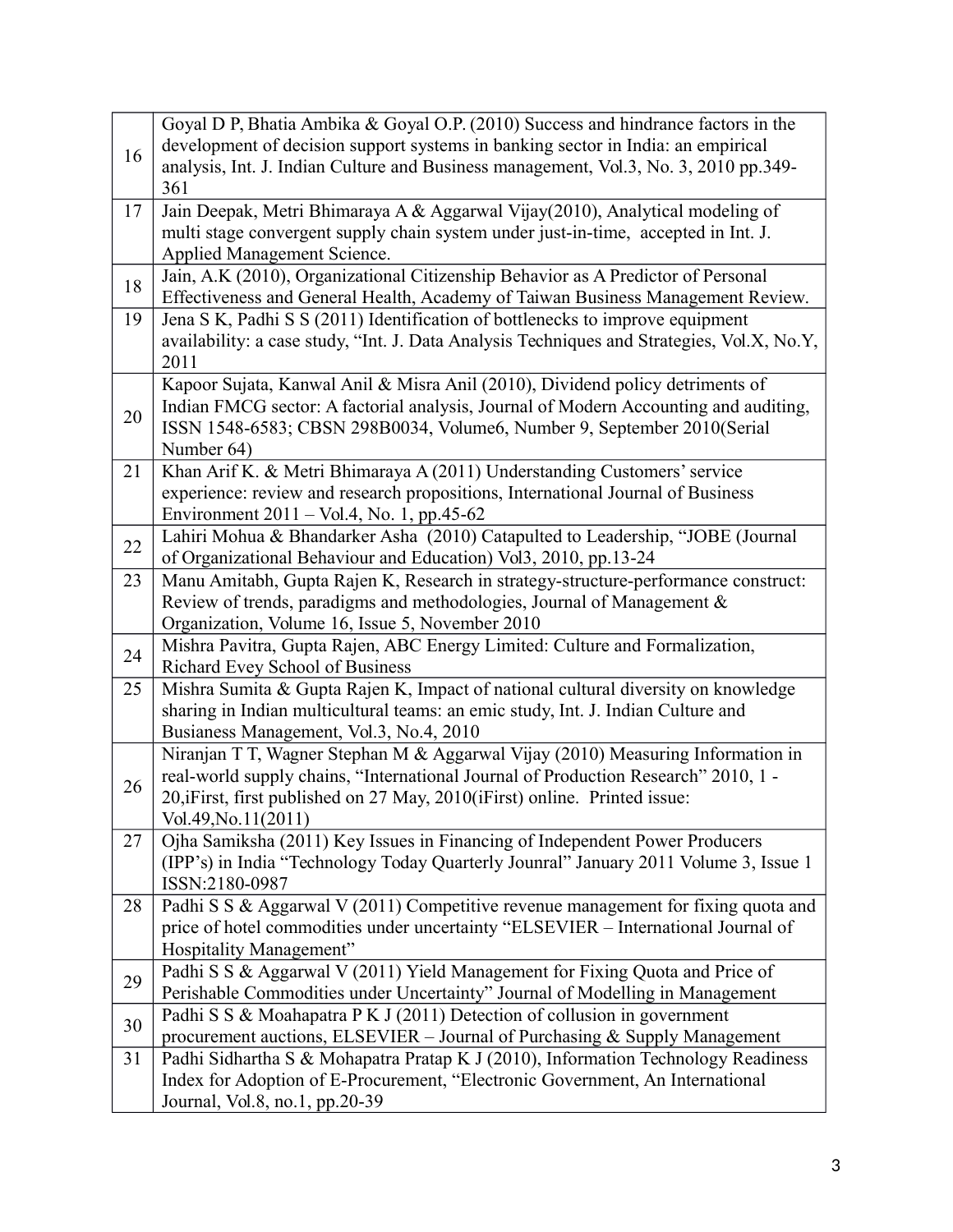|    | Pandey Divya, Kulkarni MS & Vrat Prem (2010), A model for optimal maintenance        |
|----|--------------------------------------------------------------------------------------|
| 32 | interval incorporating the cost of rejections in manufacturing, Journal Advanced     |
|    | Management Research, vol. 7, No. 2, pp 219-232.                                      |
| 33 | Pandey Divya, Kulkarni MS & Vrat Prem (2010), Joint consideration of production      |
|    | scheduling, maintenance and quality policies: a review and conceptual framework,     |
|    | International journal Advanced operations Management, vol. 2, Nos. 1/2, pp 01-24.    |
| 34 | Pati Rupesh Kumar & Vrat Prem (2010), Economic paper blending optimization model     |
|    | with competing materials, Management of Enviroment Quality: An International         |
|    | journal vol. 21, No. 5, pp 602-617.                                                  |
|    | Pillania R.K. & Fetscherin M (2010) Export Competitiveness Patterns of Indian        |
| 35 | Industries, "Emerald Jounral                                                         |
|    | Pillania R.K. (2010) India-China Trade: Trends Composition and Future, "Jounal of    |
| 36 | Applied Economic Scineces"                                                           |
| 37 | Pillania R.K. (2010) Knowledge economy leaders, runner-ups and laggards: a study of  |
|    | one-hundred-and-forty countries, International Journal of Business Environment 2010  |
|    | Vol3, No.4, pp.471-478                                                               |
| 38 | Pillania R.K. (2011) Green Management Research and Practice in Indian Business       |
|    | Schools "Journal of Management Development"                                          |
| 39 | Pillania R.K. (2011) The State of Research on Technological Uncertainties, Social    |
|    | Uncertainties and Emerging Markets: A Multidisciplinary Literature, "Technological   |
|    | Forecasting & Social Change – Elsevier"                                              |
| 40 | Pillania R.K., Lall M & Sahay S (2010)Motives for Starting Business: Indian          |
|    | womenEntrepreneurs Perspectives "International Journal of Indian Culture and         |
|    | Business Management, Volume 3, Number 1/2010 pp48-67                                 |
| 41 | Pillania R.K., Mittal S (2011) State of Research in India, Journal of Management     |
|    | Development                                                                          |
| 42 | Rai S.K.(2010), "Entrepreneur India to Indian entrepreneurship", Asian Profile, Vol. |
|    | 38, No. 4 issue.                                                                     |
| 43 | Raina Reeta(2010), Developing Multivariate Measure for the Organizational            |
|    | Effectvenss "Technology Today Quarterly Journal" January 2011, Volume 3, Issue1,     |
|    | ISSN:2180-0987                                                                       |
| 44 | Rishi Bikramjit & Goyal D.P. (2010) Strategic information system design practices in |
|    | an emerging economy, accepted in Int. J. Business Information Systems                |
| 45 | Sethi Anjanee and Adhikari Bhavana (2010), Organizational Culture Influence on       |
|    | Impression Management Techniques in Indian Public and Private Sector Organizations:  |
|    | An Empirical Study, International journal of Art and sciences 3 (13): 244-254        |
| 46 | Sharma Radha, Outsourcing as a Strategy: HR Challenges in Globally Distributed       |
|    | Work, "Organisation & Management" No. 4, (8) May 2010 pp.131-152                     |
| 47 | Sharma Radha, Preventive Corruption through Spirtual Leadership, "Organisation &     |
|    | Management" No. 1,/2010(139), pp135-151                                              |
| 48 | Sharma Sarika, Goyal D P & Mittal R K, (2010) Imperative relationship between data   |
|    | quality and performance of data-mining tools for CRM, Int. J. Business Competition   |
|    | and Growth, Vol 1, No.1, pp.45-61                                                    |
| 49 | Singh P., Bhandarker Asha, Rai S and Jain AK (2010) Paper on Relatioanship between   |
|    | Values and work place: An exploratory Analysis., accepted for publication by the     |
|    | Journal of Facilities Management Vol. 29, Issue 11/12, ISSN: 0263-2772 Emerald       |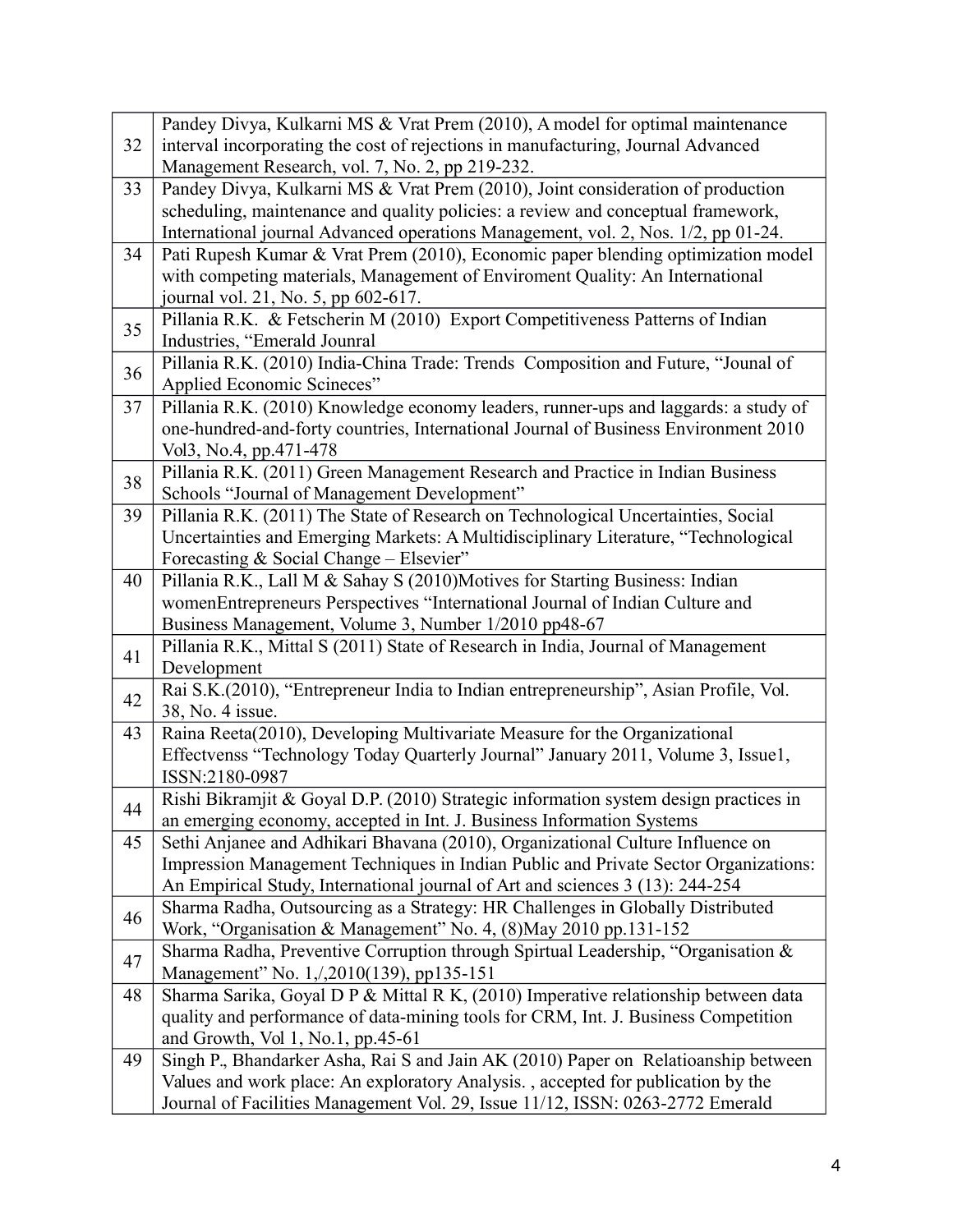|    | Publication.                                                                          |
|----|---------------------------------------------------------------------------------------|
|    | Singh, N.P. (2010) Competitive Landscale of Telecommunications Tower Companies        |
| 50 | in India, International Journal of Interdisciplinary Telecommunications and           |
|    | Networking, 2(1):49-81                                                                |
| 51 | Singh NP (2010), Growth Strategies of Mobile Virtual Network Operators in Oman,       |
|    | Asian journal of Business Management 2 (4): 94-109.                                   |
|    | Singh, N.P. & Nayeem, Z.(2010), Critical Analysis of Expansion Strategies of SAP,     |
| 52 | EBM, Oracle and Microsoft in the area of Business Intelligence, International Journal |
|    | of Strategic Information Technology and Applications, 2(2)                            |
| 53 | Singh, N.P. (2010) Mobile Virtual Network Operations in Sultanate of Oman – Step to   |
|    | create competition, Middle East Journal of Business, Ausut 5(2):7-19                  |
| 54 | Sridhar Varadharajan & Prasad Rohit $(2011)$ Towards a new policy framework for       |
|    | spectrum management in India, Telecommunications Policy 35 PP 172-184                 |
|    | Sundarakani Balan, Vrat Prem & Kumar Pradeep (2010), Dynamic analysis of a global     |
| 55 | supply chain using system dynamics approach, International journal Electronic         |
|    | customer relationship Management, vol. X, Nos. y, xxx pp 01-19.                       |
|    | Taneja Shalini S, Taneja Pawan Kumar, Gupta Rajen K, Researches in Corporate Social   |
| 56 | Responsibility: A review of Shifting Focus, Paradigms and Methodologies, Journal of   |
|    | Business Ethics, Springer 2011                                                        |
| 57 | Yadav Vanita & Metri Bhimaraya A (2010), Outsourcing Contract Success: A Quality      |
|    | Management Perspective, International Journal of Innovation in the Digital            |
|    | Economy, 1(4), 41-53, October-December                                                |

*1.3 Articles in National Journals*

| Sn             |                                                                                         |
|----------------|-----------------------------------------------------------------------------------------|
|                | <b>Articles in National Journals</b>                                                    |
| $\mathbf{1}$   | Bajaj Gita (2010) Chetan Bhagat Blocks, Vikalpa – IIM, Ahmedabad Journal Volume         |
|                | 35, No.3, July-Sept.                                                                    |
| $\overline{2}$ | Bajaj Gita (2010) Internal Online Communication: Boon or Bane? Vikalpa – IIM,           |
|                | Ahmedabad JournalVolume 35, No.3, July-Sept.                                            |
|                | Baweja Yogesh and Kumar Avanish (2010), Emerging challenges of civil society            |
| 3              | organizationals and corporate partnership: A critique, Jharkhand journal of development |
|                | and management studies rachi Vol. 8, No. 2, June 2010 pp 3861-3882                      |
|                | Bharadwaj Sangeeta Shah and K B C Saxena (2010), Service Providers' Competences         |
| 4              | in Business Process Outsourcing for Delivering Successful Outcome: An exploratory       |
|                | Study, Vikalpa, 35(3), 37-53.                                                           |
|                | Bhatnagar J & Biswas S(2010) Mediator Analysis of psychological contract:               |
| 5              | Relationship with employee engagement and organizational commitment, accepted in        |
|                | International Journal of Indian Culture and Business and Management (IJICBM)            |
| 6              | Bhatnagar, Jyotsna (2010) Current and emerging HR Competence, NHRD Network              |
|                | Journal, October Volume 3 Issue 4                                                       |
| 7              | Biswas Soumendu (2010), Behavioural factors in organizations: A study of                |
|                | commitment, climate, involvement, and citizenship behaviour. Perspectives in            |
|                | Management, 2(6), 96-102.                                                               |
| 8              | Biswas Soumendu (2010), Commitment as a Mediator between Psychological Climate          |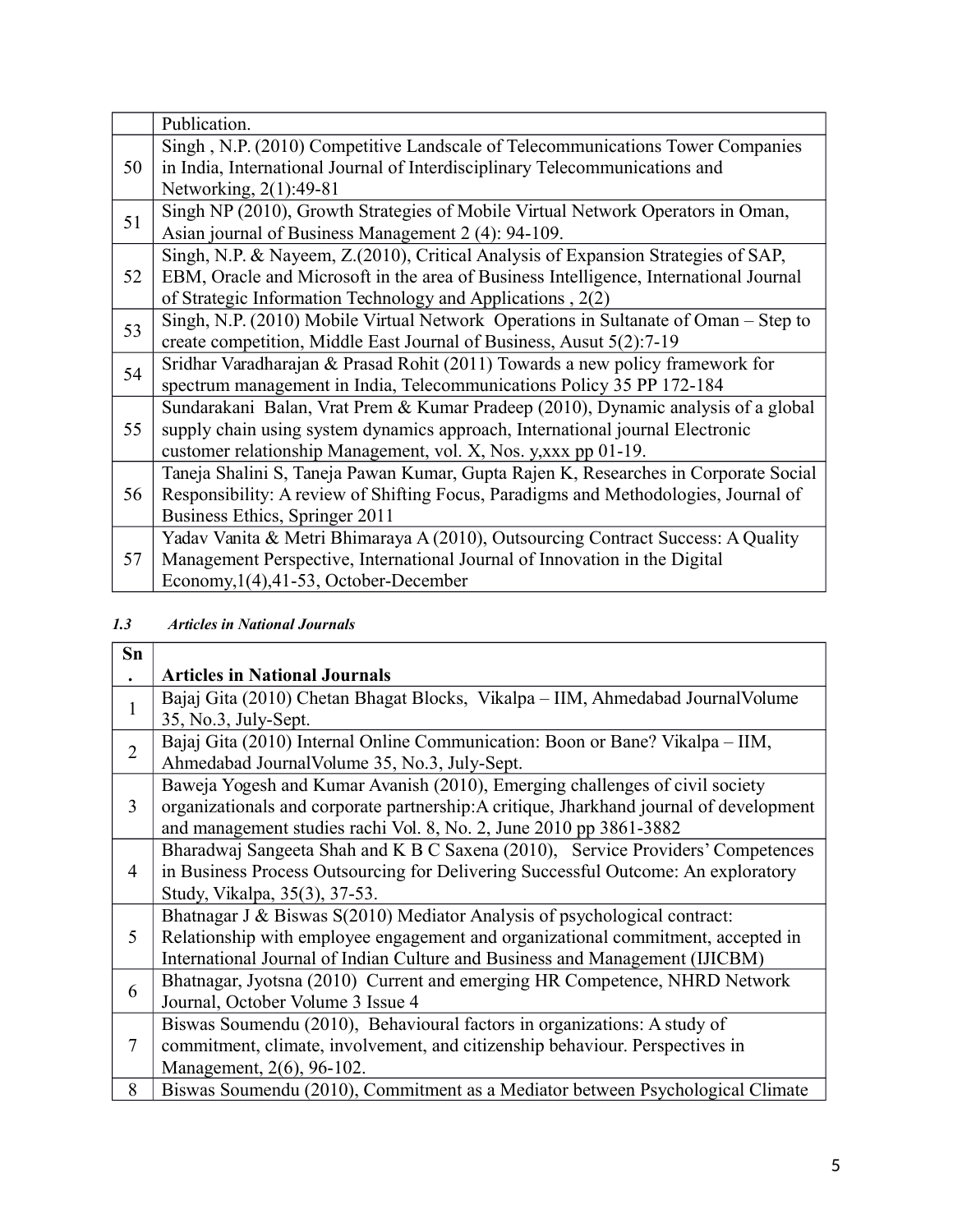|          | and Citizenship Behaviour. Indian Journal of Industrial Relations, 45(3), 411-423.                                                                                                                                                                     |
|----------|--------------------------------------------------------------------------------------------------------------------------------------------------------------------------------------------------------------------------------------------------------|
| 9        | Biswas Soumendu (2010), Psychological climate as a predictor of job satisfaction.                                                                                                                                                                      |
|          | International Journal of Management Excellence, 1(1), 16-21.                                                                                                                                                                                           |
| 10       | Biswas Soumendu (2010), Society, culture, and organizations in post-industrialization                                                                                                                                                                  |
|          | era. APJ Business Review, $10(1/2)$ , 8-16.                                                                                                                                                                                                            |
|          | Biswas Soumendu and Bhatnagar Jyotsna (2010), Predictors and outcomes of employee                                                                                                                                                                      |
| 11       | engagement: Implications for the Resource Based View Perspective, Indian Journal of                                                                                                                                                                    |
|          | Industrial Relations, 46(2), 273-286.                                                                                                                                                                                                                  |
|          | Biswas, Soumendu (2010), Relationship between psychological climate and turnover                                                                                                                                                                       |
| 12       | intentions and its impact on organizational effectiveness: A study in Indian                                                                                                                                                                           |
|          | Organisations, IIMB Management Review, pp. 102-110                                                                                                                                                                                                     |
| 13       | Biswas, Soumendu (2011), Psychological climate as an antecedent of job satisfaction                                                                                                                                                                    |
|          | and job involvement, Indian Journal of Industrial Relations, Vol.46, No.3, January 2011.                                                                                                                                                               |
| 14       | Goel Sandeep (2011) Good Corporate Governance is the Essence of Financial Risk                                                                                                                                                                         |
|          | Management: An Indian Experience, Pravartak, Oct'10/March 11, Volume V, Issue 3                                                                                                                                                                        |
| 15       | Goel Sandeep (2011) Shareholders' wealth maximization in realty sector in India $-A$                                                                                                                                                                   |
|          | Comparative Study of Unitech & Punj Lloyd, JIMS 8M, January-March 2011                                                                                                                                                                                 |
| 16       | Kapoor Amit & Goel Shiv (2011) Freedom for Education? Indian Management -                                                                                                                                                                              |
|          | March, pp52-54                                                                                                                                                                                                                                         |
| 17       | Pati Rupesh Kumar, Vrat Prem & Kumar Pradeep (2010), Quantifying bullwhip effect                                                                                                                                                                       |
|          | in a closed loop supply chain, OPSEARCH, operational research society of India.                                                                                                                                                                        |
| 18       | Prasad Rohit & Sridhar V (2011) Toward a New Spectrum Policy Framework for India,                                                                                                                                                                      |
|          | Volume 35, Issue 2, March 2011, Telecommunications Policy                                                                                                                                                                                              |
|          | Prasad, Rohit and Ray, Rupamanjari Sinha (2010), Special economic Zones in India:                                                                                                                                                                      |
| 19       | Following well Trodden paths, Indian journal of Economics & Business, Vol. 9, No. 3,                                                                                                                                                                   |
|          | $(2010)$ : PP. 559-583                                                                                                                                                                                                                                 |
|          | Raina Reeta (2010), Timely Continuous & Credible Communication & perceived                                                                                                                                                                             |
| 20       | organizational effectiveness, the Indian Journal of Industrial Relations, Vol. 46, No. 2                                                                                                                                                               |
|          | October pp. 345                                                                                                                                                                                                                                        |
| 21       | Saini, Debi S. (2010), The Contract labour Act 1970 Issues & Concerns, the Indian                                                                                                                                                                      |
|          | Journal of Industrial Relations, Vol. 46, No. 1 July pp. 32                                                                                                                                                                                            |
| 22       | Shanker, Tara and Bhatnagar, Jyotsna (2010), Work Life balance, Employee<br>Engagement Emotional Consonance / Dissonance $\&$ Turnover, the Indian Journal of                                                                                          |
|          | Industrial Relations, Vol. 46, No. 1 July pp. 74-87                                                                                                                                                                                                    |
|          | Sharma Rakesh & Bhatnagar J (2011) OQT LABS: IN SEARCH OF A RIGHT FIT                                                                                                                                                                                  |
| 23       | "Vision" Vol 15, No.1, 2011                                                                                                                                                                                                                            |
|          | Sharma Sarika, Goyal D P & Tyagi Vipin (2010) e-Learning Challenges: Are We                                                                                                                                                                            |
| 24       | Ready? Indian Science Cruiser, Volume 24, Number 4, August 2010                                                                                                                                                                                        |
|          | Singh Rajwinder, Sandhu H.S., Metri B.A. and Kaur Rajinder (2010), Relating                                                                                                                                                                            |
|          | organized retail supply chain management practices, competitive advantage and                                                                                                                                                                          |
| 25       | organizational performance, Vision: The Journal of Business Perspective, Vol.14.No.3,                                                                                                                                                                  |
|          |                                                                                                                                                                                                                                                        |
|          |                                                                                                                                                                                                                                                        |
|          |                                                                                                                                                                                                                                                        |
|          |                                                                                                                                                                                                                                                        |
|          | Competitiveness, NICE Journal of business, vol 5, No. 1, Jan. - June 10, pp 1-18.                                                                                                                                                                      |
| 26<br>27 | July-Sept.2010<br>Srivastava, P. & Bhatnagar J (2010) Employer Brand for Talent Acquisition: An<br>Exploration Towards its Measurement, Vision, Vol. 14 No. 1 pp.25-34<br>Vrat Prem (2010), Indian economy in the $21st$ century strategies for Global |
|          |                                                                                                                                                                                                                                                        |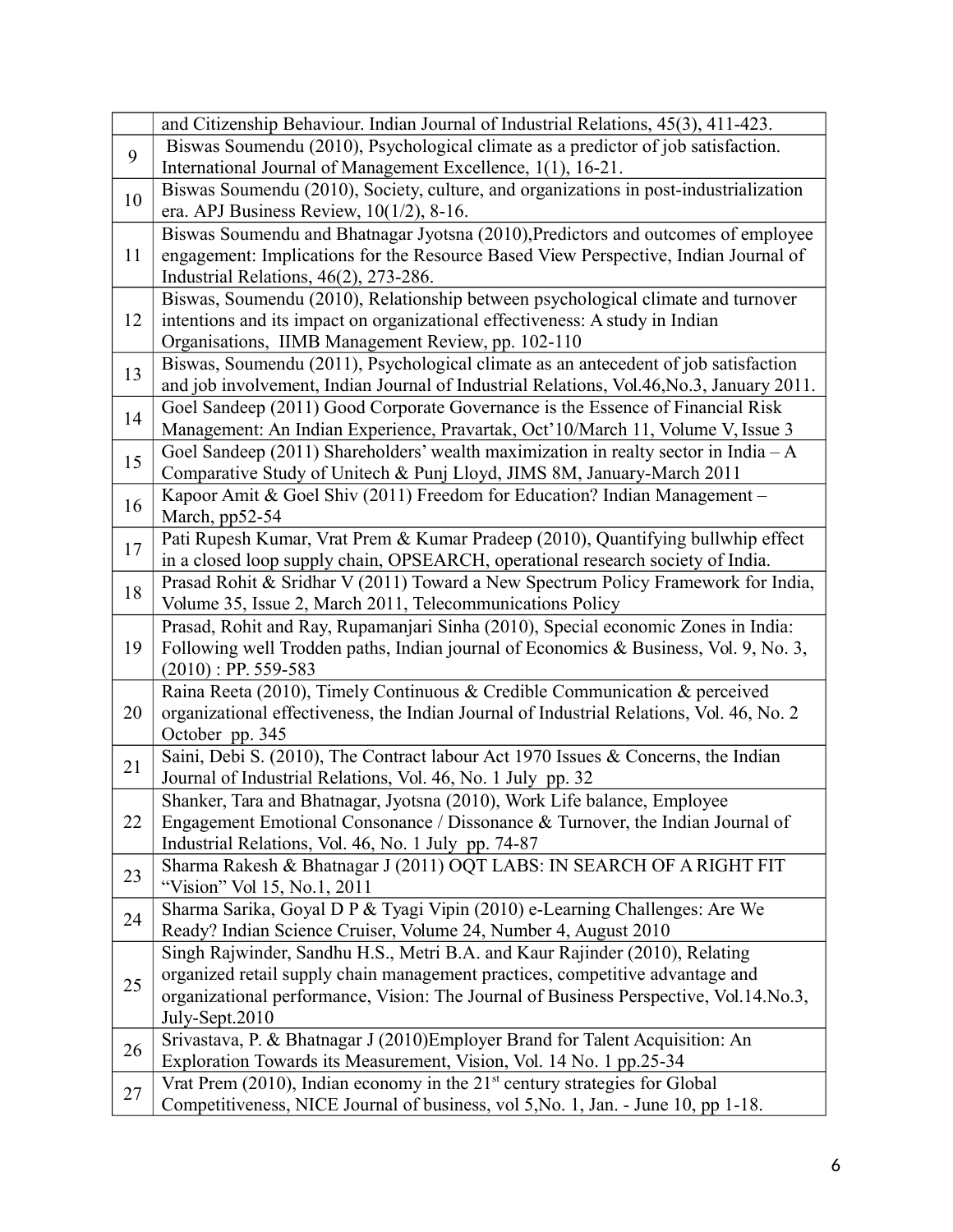| 28 | Vrat Prem (2010), Quality in technical education for global competitiveness, Quality  |
|----|---------------------------------------------------------------------------------------|
|    | India October 10, pp 32-36.                                                           |
| 29 | Vrat Prem (2010), Reengineering Indian Business Environment for Global Leadership:    |
|    | A strategic Roadmap, Industrial Engineering Journal Vol. II, issue No. 11 May 10 pp   |
|    | $26 - 33$ .                                                                           |
| 30 | Vrat Prem (2010), Role of technical university in nurturing academic excellence:      |
|    | Opportunities and challenges, the journal of Engineering Education, April & July -10, |
|    | pp 05-14.                                                                             |
| 31 | Vrat Prem (2010), Transportation system and environment concern: some policy issues   |
|    | for emission control, RITES Journal, July 10, pp 15.1-15.16.                          |
| 32 | Vrat Prem Jain Akshay, Prateek Raj (2010) A Study on Increasing Competitiveness of    |
|    | unorganized retail in India, Industrial Engineering Journal Vol-II & Issue No. 18     |
|    | December 2010                                                                         |

#### *1.4 Chapter/Cases in Edited Books*

| Sn             | <b>Chapter/Cases in Edited Books</b>                                                                                                                                 |
|----------------|----------------------------------------------------------------------------------------------------------------------------------------------------------------------|
| $\bullet$      |                                                                                                                                                                      |
| $\mathbf{1}$   | Bhandarker Asha, Goswami A. and Rustogi K. (2010), Ceo Leadership, Organizational                                                                                    |
|                | Culture and Employee Affect response at the Workplace published in 'Towards the                                                                                      |
|                | Next Orbit: A Corporate Odyssey', ed- Subir Verma, pub- Sage, November 2010                                                                                          |
| $\overline{2}$ | Bhandarker Asha, Singh P,(2010) Routes to Peaks for Building Corporate Excellence,                                                                                   |
|                | published in 'Towards the Next Orbit: A Corporate Odyssey', ed- Subir Verma, pub-                                                                                    |
|                | Sage, November 2010                                                                                                                                                  |
| $\overline{3}$ | Bhatnagar, J (2010) Lessons from Indian success stories book chapter in Doing                                                                                        |
|                | Business in India authored by Budhwar, Pawan S & Verma, Arup published by                                                                                            |
|                | Routledge                                                                                                                                                            |
| $\overline{4}$ | Bhatnagar, Jyotsna (2010) Managing Talent through employee engagement strategies -                                                                                   |
|                | book chapter in Towards The Next Orbit authored by Verma, Subir published by Sage                                                                                    |
| 5              | publications                                                                                                                                                         |
|                | Biswas, Soumendu (2010), Antecedents of employee performance and the role of job<br>satisfaction as a mediator, edited book by Subir Verma, Toward the next orbit: A |
|                | corporate odyssey, Sage Publications, New Delhi, India.                                                                                                              |
| 6              | Chauhan Daisy & Chauhan SP (2010) Self Motivation through Self Discipline in                                                                                         |
|                | Motivating yourself for achievement edited by H. Bell and Dayel M. smith, published                                                                                  |
|                | by Pearson education                                                                                                                                                 |
| $\tau$         | Chauhan Daisy & Chauhan SP (2010), Leadership and Emotional Intelligence edited                                                                                      |
|                | by David L D, published by Pearson education                                                                                                                         |
| 8              | Chauhan Daisy (2010), Managing Stress: A Holistic Approach in stress Mastry: The Art                                                                                 |
|                | of coping Gracefully edited by Juan R. Abascal, Dominic Brucato and Laurel Brucateo,                                                                                 |
|                | published by Pearson education                                                                                                                                       |
| 9              | Goel Sandeep (2010), Financial Leverage: The Illustrative Corporate Study published                                                                                  |
|                | in the book "Indian Management - Thought and Practice" by Gupta Amit, Dhar Ravi K                                                                                    |
|                | & Kushwah Silky V                                                                                                                                                    |
| 10             | Gupta Rajen K, Design and Process of Human Systems Development Laboratory                                                                                            |
|                | "Annual Handbook of Human Resource Initiatives, 2010 on T-Group-II edited by Jain                                                                                    |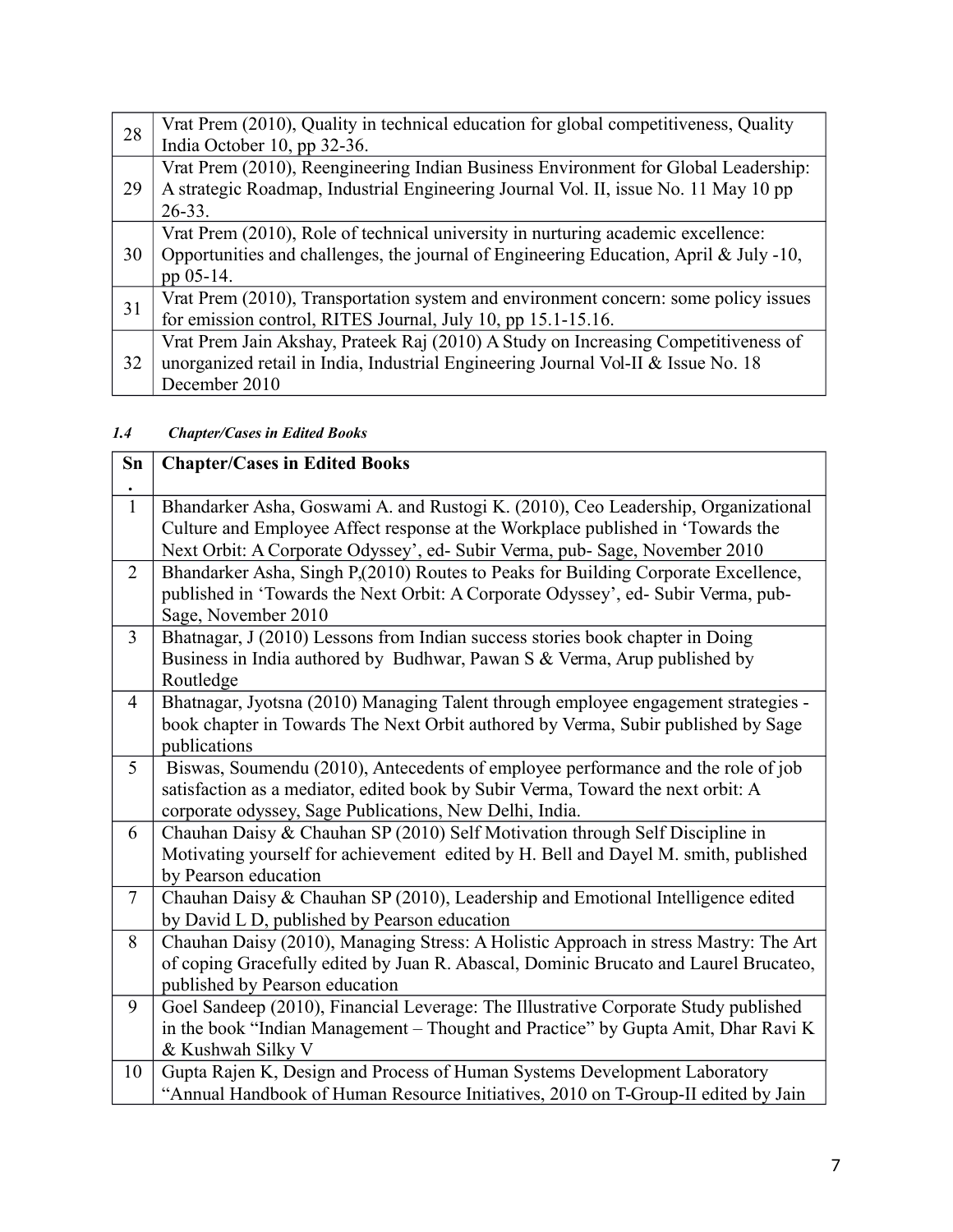|    | Mahaveer and Parth Sarthi"                                                               |
|----|------------------------------------------------------------------------------------------|
| 11 | Jain, A.K (2010), the impact of emotional intelligence on self-rated performance and     |
|    | self-efficacy perception. The paper published in a book in the honor of prof J.B.P Sinha |
|    | edited by Pandey Janak, Sinha T.N., & Sinha Arvind published by Concept Publishing       |
|    | Company Pvt. Ltd., New Delhi                                                             |
| 12 | Jain, A.K. & Saini, D. (2010). Human Resource Outsourcing and Shared Services: An        |
|    | Asian-Pacific Perspective. In Julia Connell' and Stephen Teo (Eds) Strategic HRM:        |
|    | Contemporary Issues in the Asia Pacific Region. Tilde University Press                   |
| 13 | Jha Manoj and Kumar Sanjay (2011), Implementation of ERP Systems: A seven stage          |
|    | adoption model. The chapter published in Enterprise Information Systems and              |
|    | Implementing IT Infrastructures challenges and Issues authored by S. Parthasarathy.      |
| 14 | Kapil, Kanwal Nayan (2010), Brand Valuation, book chaper published in Financial          |
|    | Management authored by Sheeb Kapil, published by Pearson                                 |
| 15 | Kapil, Kanwal Nayan (2010), Strategic Financial Decisions, book chaper published in      |
|    | Financial Management authored by Sheeb Kapil, published by Pearso                        |
| 16 | Khan Arif K, Metri Bhimaraya A, Rai Shailendra Kumar & Taneja Pawan                      |
|    | Kumar(2010) Marketing Centric Resource Utilization, Performance Benchmarking and         |
|    | Strategic homogeneity of Indian Investment Service Firms, Managing Globel Services-      |
|    | Emerging Trends(ed.) Excel Book.                                                         |
| 17 | Kumar Avanish (2010), Participative Approach for Inclusive Development (PAID):           |
|    | Case Study of strengthening civil Society Organisations in 100 Poorest Districts of      |
|    | India - Urban Infrastructure and Governance edited G Ramesh, V. Nagadevara, Gopal        |
|    | Naik and Anil b Suraj published by Routledge, New Delhi.                                 |
| 18 | Kumar Avanish and Mahapatro Meerambika (2010), Health Illness and Medicine:              |
|    | Narrator and the Narrative – Understanding Scientific Realism of Chronic Diseases in     |
|    | the Field edited Arima Mishra published by Orient Blackswan, New Delhi.                  |
| 19 | Kumar Sanjay, Keshan Anurag & Mazumdar Souvik (2011), ERP Implementation in a            |
|    | Steel Major in Indian. The chapter published in Enterprise Information Systems and       |
|    | Implementing IT Infrastructures challenges and Issues authored by S. Parthasarathy.      |
|    | Published by IGI Globel ISBN: 978-1-61520-625-4                                          |
| 20 | Kumar, Sanjay (2011)" Issues in ERP Implementation and a new implementation              |
|    | model" The chapter published in Enterprise Information Systems and Implementing IT       |
|    | Infrastructures challenges and Issues authored by S. Parthasarathy. Published by IGI     |
|    | Globel ISBN: 978-1-61520-625-4                                                           |
| 21 | Mishra Sumita & Gupta Rajen K, Coping Mechanisms for Knowledge Sharing in                |
|    | Indian Multicultural Teams: An Emic Study, HR and Leadership Challenges for              |
|    | Businesses in India published by MACMILLAN PUB. INDIA LTD. ISBN 10:0230-                 |
|    | 33243-9 pp.120-153                                                                       |
| 22 | Raina Reeta (2010) Effective Communication, Applied aspects of Educational               |
|    | Technology, published by GIMT                                                            |
| 23 | Sharma, Radha Rani(2010), Emotional Intelligence: Vedic & Modern Perspectives            |
|    | "Emotional Intelligence & Leadership" published by Excel Books ISBN:978-81-7446-         |
|    | $902 - 1$                                                                                |

### *1.5 International Conference(s) Attended:*

# **Sn International Conference(s) Attended**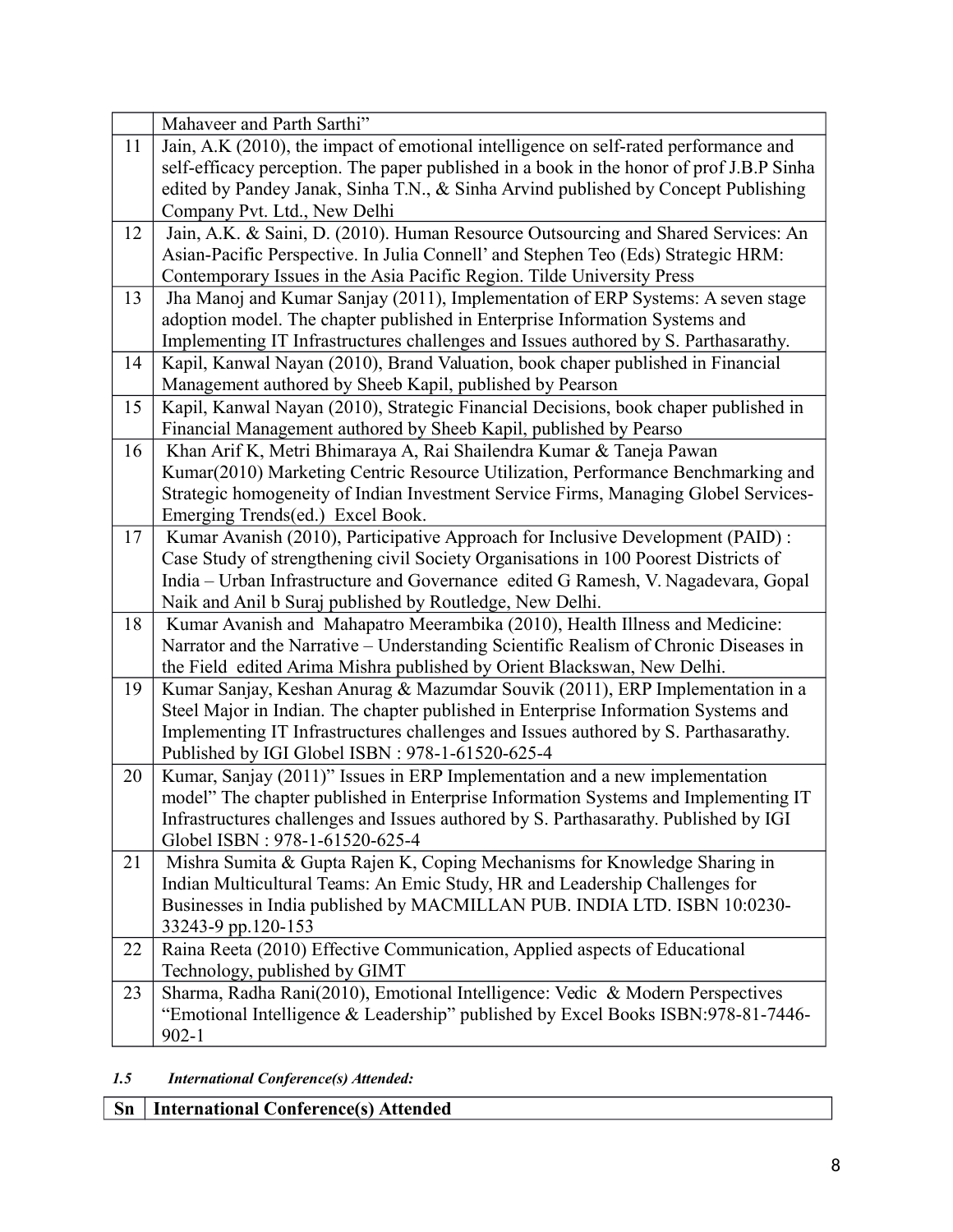| $\overline{1}$ | Bhardwaj Sangeeta Shah (2010) " Value Creation Drivers in IS Offshore Outsourcing"                                                                                         |
|----------------|----------------------------------------------------------------------------------------------------------------------------------------------------------------------------|
|                | presented at Glogift ' 10 at Tokyo (Yakahama ) on July 26-27, 2010                                                                                                         |
| $\overline{2}$ | Bhatnagar Jyotsna (2010) "The Mediator Analysis of Psychological Contract:                                                                                                 |
|                | Relationship with Employee engagement and Organizational Commitment" at 11th                                                                                               |
|                | International Human Resource Management Conference at Aston Business School,                                                                                               |
|                | Birmingham, UK on June 09-12, 2010                                                                                                                                         |
| $\overline{3}$ | Bhatnagar Jyotsna (2010) "HRM Systems, Talent Management. Organizational Culture                                                                                           |
|                | and Expatriates in the Indian Context" at Academy of Management, Montreal, Canada on                                                                                       |
|                | August 06-09, 2010                                                                                                                                                         |
| $\overline{4}$ | Goyal D. P. "Evaluating Effectiveness of Data Mining Software for CRM Systems" 6th                                                                                         |
|                | International Conference on Advanced Information Management & Service at Seoul,                                                                                            |
|                | Korea on Nov.30 - Dec. 02, 2010                                                                                                                                            |
| 5              | Goyal, DP "Critical success Factors for CRM Implementation: A Study on Indian Banks,                                                                                       |
|                | Proceedings of the 5th International Conference on "Information Systems, Technology                                                                                        |
|                | and Management (ICISTM)" at MDI, Gurgaon on March 10-12, 2011                                                                                                              |
| 6              | Goyal, DP "et aal: Experience based software process improvement: have we found the                                                                                        |
|                | silver bullet?, at 5th International Conference on "Information Systems, Technology and                                                                                    |
|                | Management (ICISTM)"at MDI, Gurgaon on March 10-12, 2011                                                                                                                   |
| $\overline{7}$ | Gupta Rajen K. "Study of developing Leadership pipeline across strategic leadership                                                                                        |
|                | positions: Action Research in an Entrepreneurial Organization" presented in International                                                                                  |
|                | Conference on Practice and Research in Management (PRIM) 2010 at Agra, Feb 18-20,                                                                                          |
|                | 2011                                                                                                                                                                       |
| 8              | Jain Neera "Marketing Communication Strategies for Rural India" at 10 <sup>th</sup> International                                                                          |
|                |                                                                                                                                                                            |
|                | Marketing Trends Conference at Paris on January 20-22, 2010                                                                                                                |
| 9              | Kapoor Amit "Key Strategies in Building a Competitive Economy for Developing                                                                                               |
|                | Countries- case Study of the Indian Model" at 3 <sup>rd</sup> PAN African Competitiveness                                                                                  |
|                | Conference at Entebbe, Uganda on February 1-4, 2011                                                                                                                        |
| 10             | Kapoor Amit "Theory and practice of Creating World-Class Clusters and how to Project                                                                                       |
|                | this on India" at 7 <sup>th</sup> Annual Conference of the Technology Network at Heidelberg,                                                                               |
|                | Germany, on Sep. 30- Oct, 01, 2010.                                                                                                                                        |
| 11             | Khan Arif K, Metri Bhimaraya A, Rai Shailendra Kumar & Taneja Pawan Kumar(2010)                                                                                            |
|                | "Marketing Centric Resource Utilization, Performance Benchmarking and Strategic                                                                                            |
|                | homogeneity of Indian Investment Service Firms" presented at International Conference                                                                                      |
|                | on Decisions Science in Managing Global Service (ISDSI) at MDI, Gurgaon on                                                                                                 |
|                | December 28-30, 2011                                                                                                                                                       |
| 12             | Kumar Avanish "South Asia- A module for Social Integration" at 13 <sup>th</sup> SDPI International<br>Conference held at Islamabad, Pakistan on December 21-23, 2010       |
| 13             |                                                                                                                                                                            |
|                | Kumar Avanish "Tribes, Livelihoods and resources: A Policy analysis of Spatially                                                                                           |
|                | Excluded Communication in India" at International Conference on "Building Livelihood                                                                                       |
| 14             | resilience in changing climate at Kuala Lumpur, Malaysia on March 3-5, 2011                                                                                                |
|                | Metri Bhimaraya A. (2010) "Indian Service Sector: A Driver of Sustained Growth"<br>presented at The Asian Business & Management Conference, Osaka Japan on Oct. 07-09,     |
|                | 2010                                                                                                                                                                       |
| 15             | Narain Vishal (2010) " Lead Rapportuer" presented at International Conference on Inter-<br>Disciplinarity in water resources education: Challenges perspectives and policy |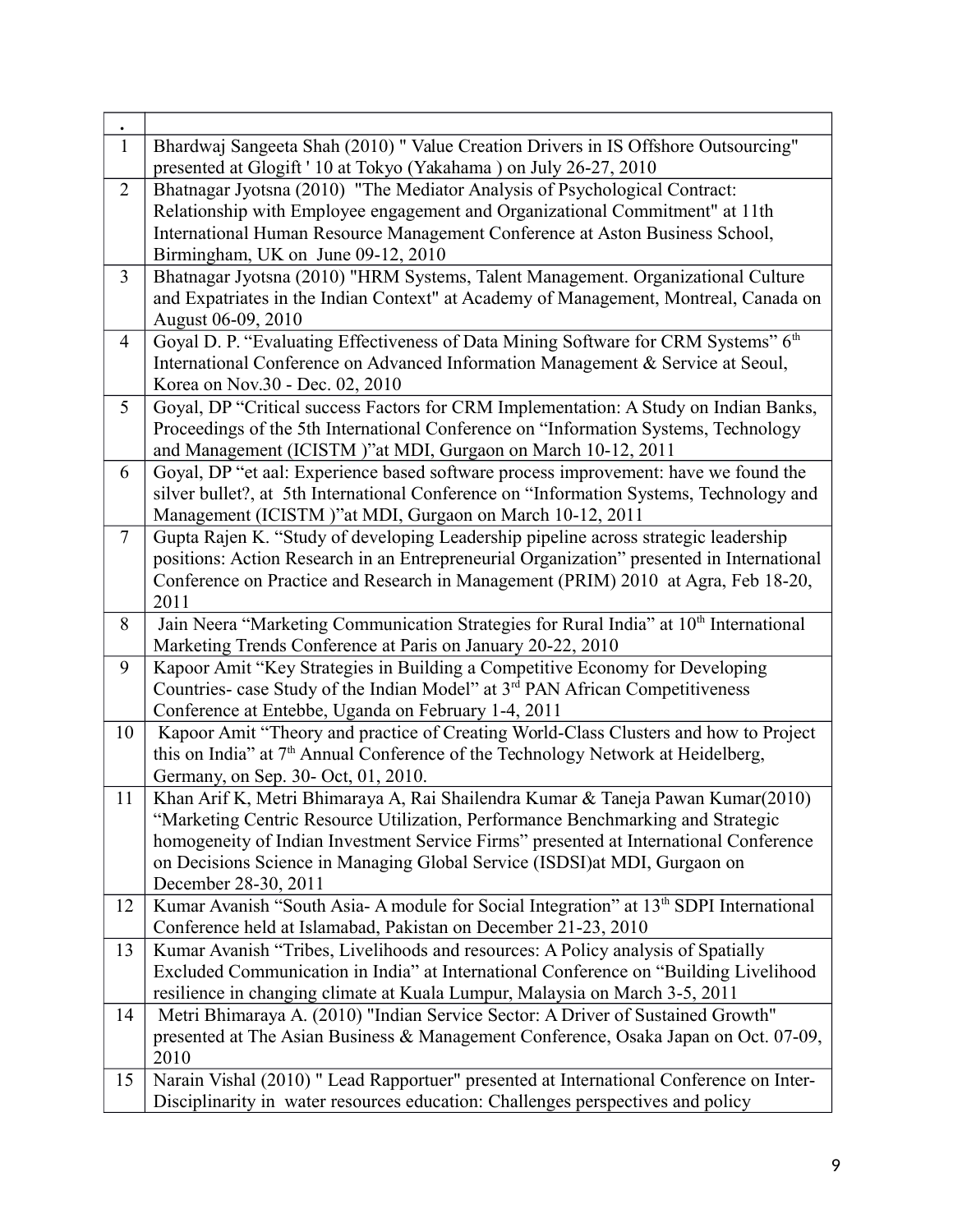|    | implications at Kathmandu, Oct. 03-06, 2010                                                                                                                                |
|----|----------------------------------------------------------------------------------------------------------------------------------------------------------------------------|
| 16 | Narain Vishal (2010) " Reframing the narrative: The land and water nexus in the                                                                                            |
|    | periurban interface" presented at Pathways to Sustainability: Agendas for a New Policies                                                                                   |
|    | of Environment, Development, and Social Justice at STEPS Center, University of                                                                                             |
|    | Sussex, UK on Sep. 23-24, 2010*                                                                                                                                            |
| 17 | Narain Vishal (2010) " Urbanisation and water: A Conundrum and source of confliction                                                                                       |
|    | present lead paper on the theme" at Globalisation of governance: implementation for                                                                                        |
|    | water management in south Asia at Thimpu, Bhutan on May 03-05, 2010                                                                                                        |
| 18 | Narain Vishal "Water scarcity and adaptation in periurban gurgaon, India: Emerging                                                                                         |
|    | Socio-technical regimes for sustainable water use" at International Conference on                                                                                          |
|    | Innovation and Sustainability Transition in Asia at Kuala Lumpur, on January 9-11, 2011                                                                                    |
| 19 | Prasad Rohit (2010) "Policy framework for spectrum consolidation : Case of the Indian                                                                                      |
|    | Mobile Industry" Proceeding at International Conference of Academic Discipline at                                                                                          |
|    | Harward, Boston USA on May 31- June 03, 2010                                                                                                                               |
| 20 | Prasad Rohit (2010), Promoting Rural Entrepreneurship: Incubation or Exploitation,'                                                                                        |
|    | presented at the International Journal of Arts and Sciences Conference on Academic                                                                                         |
|    | Disciplines, Harvard University, June 2010                                                                                                                                 |
| 21 | Prasad Rohit "Small is Beautiful: Energy Efficient Networks for Rural Telecom" The                                                                                         |
|    | Next Billion Conference, Jakarta, Indonesia, November 2010                                                                                                                 |
| 22 | Rai Sumita (2010) "Organizational Culture and Commitment among lay-off Survivors:                                                                                          |
|    | In the context of MNCs in India" Paper Presented in the 7 <sup>th</sup> International Conference of                                                                        |
|    | Asia Academy of Management (AAoM) in Macau, SAR, China During December 12-14,                                                                                              |
|    | 2010                                                                                                                                                                       |
| 23 | Rai, Shailendra Kumar (2010) "Financial regulation and Market discipline in the Indian                                                                                     |
|    | content" presented at The Asian Business & Management Conference, Osaka Japan on                                                                                           |
|    | Oct. 07-09, 2010                                                                                                                                                           |
| 24 | Rai, Shailendra Kumar (2010) "From 19 <sup>th</sup> century to 21 <sup>st</sup> century-A case of an Indian                                                                |
|    | Company" presented at International Conference on Innovation for Sustainability at                                                                                         |
| 25 | University of Algarve, Portugal on January 20-21, 2011                                                                                                                     |
|    | Rai, Sumita (2010) " Perceived Fairness of layoff and its Impact on layoff survivors: A<br>Case of MNCs in India" presented at The Asian Business & Management Conference, |
|    | Osaka Japan on Oct. 07-09, 2010                                                                                                                                            |
| 26 | Sen Rupamanjari Sinha Ray " Outsourcing Development: A Case for CSCs" Presented at                                                                                         |
|    | International Conference on Challenges to Inclusive Growth in the Emerging Economic,                                                                                       |
|    | at IIM Ahmedabad on December 15-17, 2010                                                                                                                                   |
| 27 | Sethi Anjani (2010) " organizational culture influence on Impression Management                                                                                            |
|    | Techniques in Indian Public and Private Sector" at International Journal of Arts &                                                                                         |
|    | Science (IJAS) Conference for academic Discipline, Ryerson University, Toronto,                                                                                            |
|    | Canada May 24-27, 2010                                                                                                                                                     |
| 28 | Sharma, Radha R. (2010) "Leveraging Human Capital for Business Growth : A case of                                                                                          |
|    | ICICI Bank, Ltd." presented at Academy of Management, Montreal, Canada on August                                                                                           |
|    | $06-10, 2010$                                                                                                                                                              |
| 29 | Verma Subir (2010) "Organizational democracy and perceived corporate effectiveness:                                                                                        |
|    | An exploratory study" presented at Academy of Management, Montreal, Canada on                                                                                              |
|    | August 06-10, 2010                                                                                                                                                         |
| 30 | Vrat, Prem "An Integrated model for maintenance ,planning, process quality control, and                                                                                    |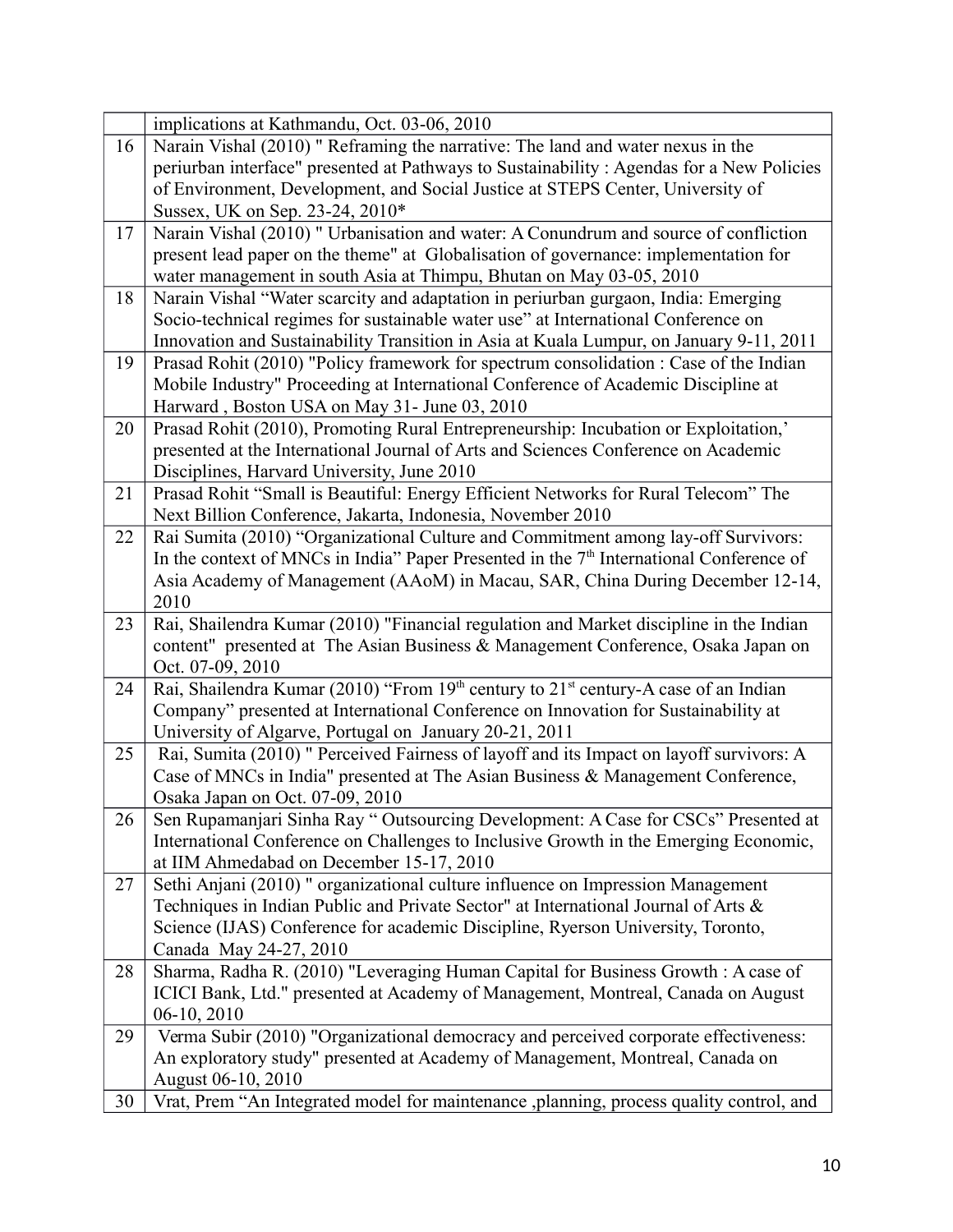| production scheduling" presented at 21 <sup>st</sup> POMS Conference, Vancouver, Canada, May 7- |
|-------------------------------------------------------------------------------------------------|
| 10,2010                                                                                         |

## *1.6 National Conference(s) Presented:*

| Sn.            | <b>National Conference(s) Presented</b>                                                        |
|----------------|------------------------------------------------------------------------------------------------|
| $\mathbf{1}$   | Jain, A.K. & Sinha, A.K. (2010), Stress and Organizational Citizenship Behavior. The           |
|                | article was presented in National Academy of Psychology Conference to be held at JNU,          |
|                | New Delhi in December 12-15, 2010.                                                             |
| $\overline{2}$ | Jain, A.K. (2010). An Investigation of the relationship of Organizational Structure and        |
|                | Citizenship Behaviors in motorbike Manufacturing Organizations in India. The article           |
|                | was presented in National Academy of Psychology Conference to be held at JNU, New              |
|                | Delhi in December 2010.                                                                        |
| $\overline{3}$ | Kumar Avanish (2010) "Convergence and Divergence in Forest and Tribal Policies in              |
|                | India" presented at 5th International Annual Conference on Public Policy and                   |
|                | Management at IIM, Bangalore on Aug. 08-11, 2010                                               |
| $\overline{4}$ | Narain Vishal (2010) "Urbanization and the rural- urban water nexus: changing water use        |
|                | and access in periurban Gurgaon, India" presented at 5th International Annual                  |
|                | Conference on Public Policy and Management at IIM, Bangalore on Aug. 08-11, 2010               |
| 5              | Kapil, Kanwal Nayan (2010) " Psychological climate and effective commitment as                 |
|                | antecedents of sales employees performance" at 4 <sup>th</sup> IIMA Conference on Marketing in |
|                | Emerging Economies at IIM Ahmedabad on January 5-7, 2010                                       |
| 6              | Sharma Radha R. (2010) "An investigation into Executive Burnout in Industry:                   |
|                | Measures for its Prevention & Mitigation" at XXth Annual Conference on National                |
|                | Academy of Psychology (NAOP) at JNU, New Delhi on December 12-15, 2010                         |
| $\overline{7}$ | Prasad Rohit (2010) "Telecom and the National Solar Energy Mission" National                   |
|                | Conference on Renewable Energy Organized by the Communication Multi –Media and                 |
|                | Infrastructure association of India, May 2010                                                  |
| 8              | Prasad Rohit ((2010) "Common Service Centers in India" Annual Conference of Asia-              |
|                | Pacific Internet Research Alliance, August 2010.                                               |

## *1.7 Articles in Newspapers/Magazines*

| Sn.            | <b>Articles in Newspapers/Magazines</b>                                               |
|----------------|---------------------------------------------------------------------------------------|
| 1              | Atmanand (2010), Now, prepare for the maturation phase, The Financial Express, August |
|                | 9,2010                                                                                |
| 2              | Atmanand (2010), Reform's show piece: DTL has become a dividend paying company        |
|                | post loan conversion", The financial Express, February 7, 2011                        |
| $\overline{3}$ | Bhandarker, Asha (2010), To reach the top, don't sit on your laurels, CAREERS 360     |
|                | August 2010 Page 67                                                                   |
| 4              | Prasad Rohit (2010) Auctioning ICT Development, Economic Times Dec. 20, 2010          |
| 5              | Prasad, Rohit (2010), Hundred Mbps A pipe dream, The Economic Times, September 1,     |
|                | 2010.                                                                                 |
| 6              | Prasad, Rohit (2010), Last thorn in USO's flesh, The Economic Times, August 4 2010.   |
| 7              | Prasad, Rohit (2010), Towering Inferno, The Economic Times, May 3, 2010.              |
| 8              | Vrat, Prem (2010), Mentoring Business schools, The financial Express, May 3, 2010     |